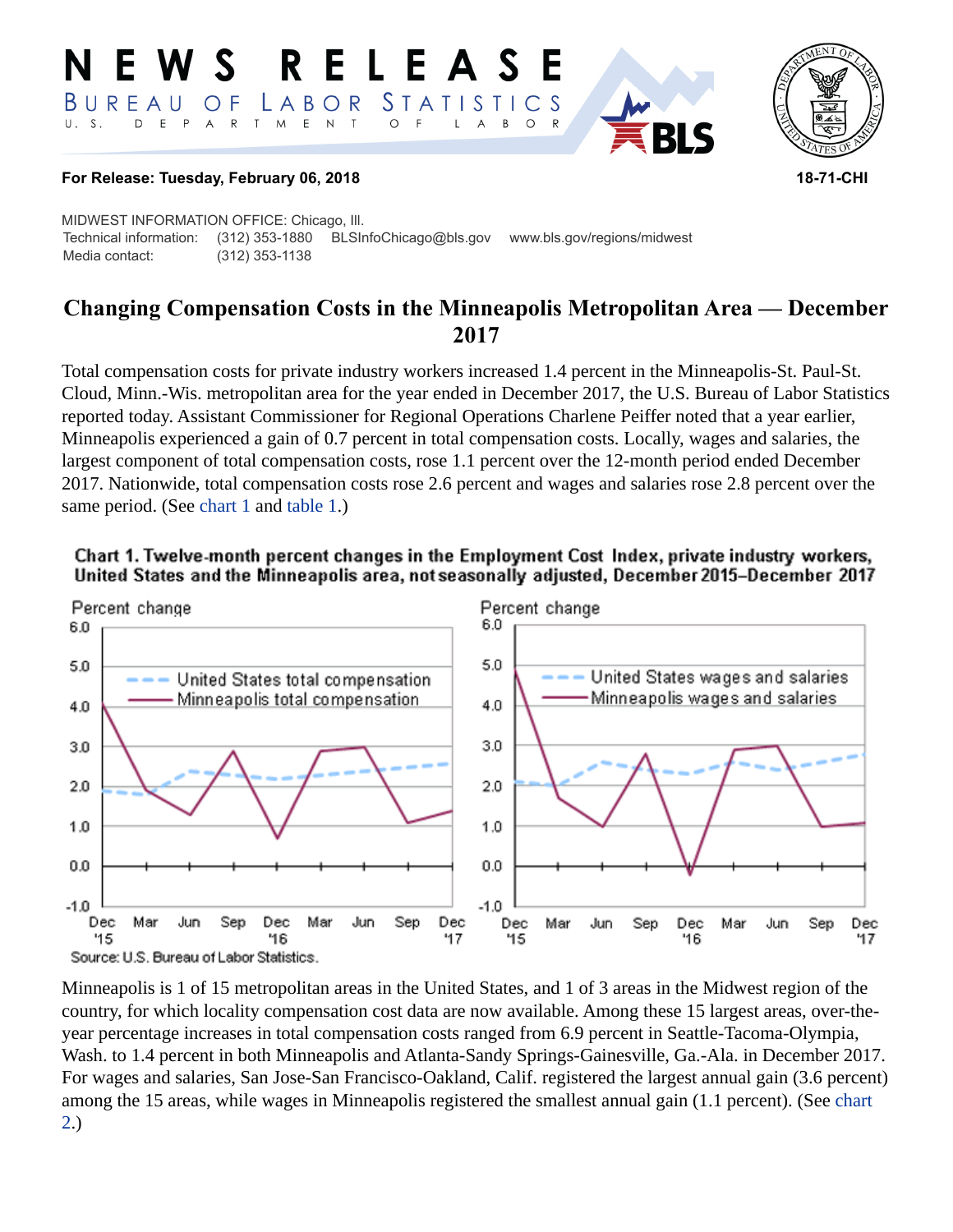<span id="page-1-0"></span>Chart 2. Twelve-month percent change in the Employment Cost Index, private industry workers, United States and localities, not seasonally adjusted, December 2017



Minneapolis' annual increase in total compensation costs in December 2017, at 1.4 percent, compared to gains of 2.4 and 2.8 percent, respectively, in Chicago-Naperville-Michigan City, Ill.-Ind.-Wis. and Detroit-Warren-Flint, Mich., the two other metropolitan areas in the Midwest. Minneapolis' 1.1 percent increase in wages and salaries over this 12-month period compared to advances of 2.6 percent in Chicago and 3.2 percent in Detroit. (See [table 2](#page-5-0).)

# **The Employment Cost Index for March 2018 is scheduled to be released on Friday, April 27, 2018.**

# **Technical Note**

The Employment Cost Index (ECI) measures the change in the cost of labor, free from the influence of employment shifts among occupations and industries. The compensation series includes changes in wages and salaries and employer costs for employee benefits.

Wages and salaries are defined as straight-time average hourly earnings or, for workers not paid on an hourly basis, straight-time earnings divided by the corresponding hours. Straight-time wage and salary rates are total earnings before payroll deductions, excluding premium pay for overtime, work on weekends and holidays, and shift differentials. Production bonuses, incentive earnings, commission payments, and cost-of-living adjustments are included in straight-time earnings, whereas nonproduction bonuses (such as Christmas or year-end bonuses) are excluded. Also excluded are such items as payments-in-kind, free room and board, and tips.

Based on available resources and the existing ECI sample, it was determined that estimates would be published for 15 metropolitan areas. Since the ECI sample sizes by area are directly related to area employment, the areas with the largest private industry employment as of the year 2000 were selected. For each of these areas, 12-month percent changes and associated standard errors were computed for the periods since December 2006.

The metropolitan area definitions of the 15 published localities are listed below.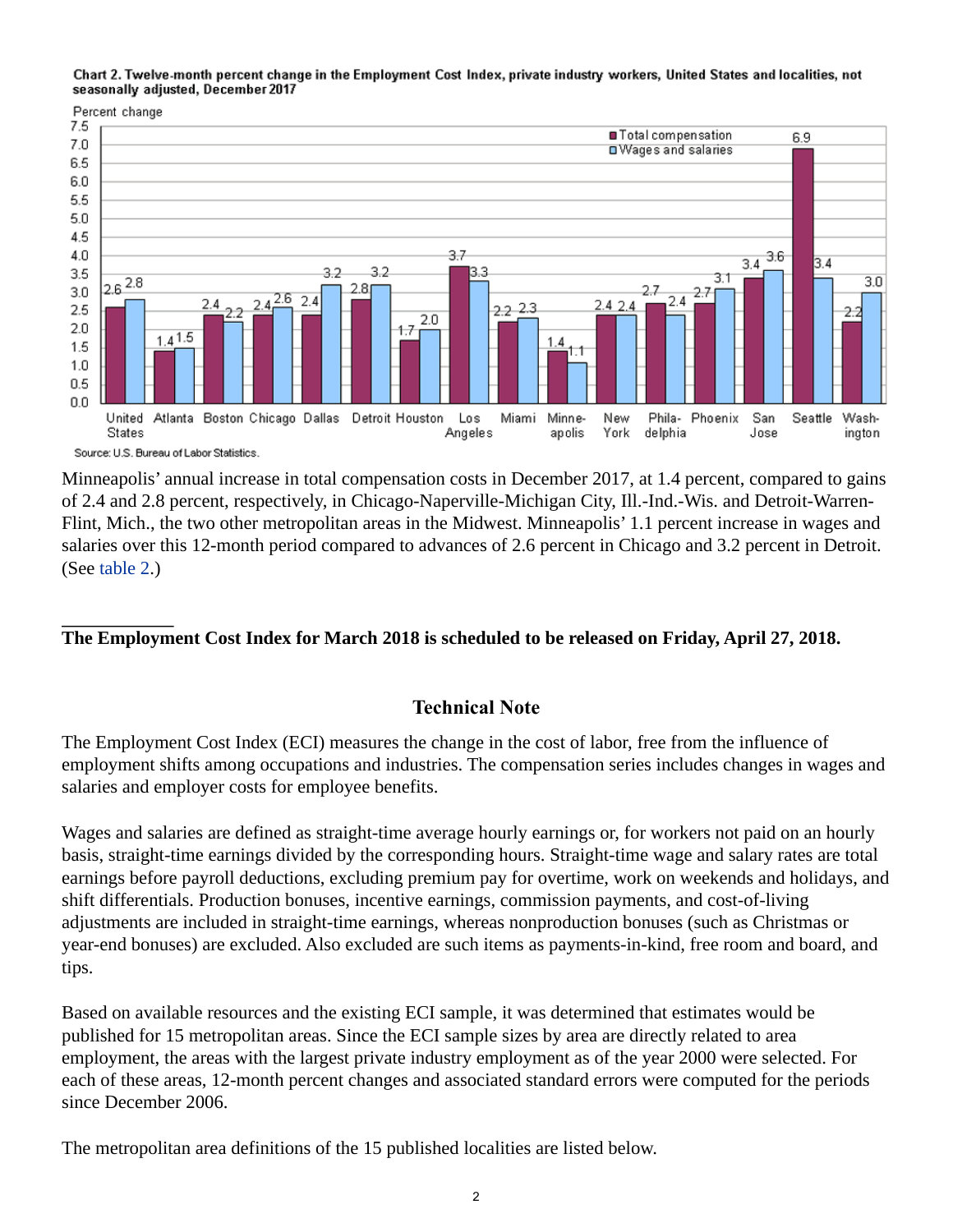- **Atlanta-Sandy Springs-Gainesville, Ga.-Ala. Combined Statistical Area (CSA)** includes Barrow, Bartow, Butts, Carroll, Cherokee, Clayton, Cobb, Coweta, Dawson, DeKalb, Douglas, Fayette, Forsyth, Fulton, Gwinnett, Hall, Haralson, Heard, Henry, Jasper, Lamar, Meriwether, Newton, Paulding, Pickens, Pike, Polk, Rockdale, Spalding, Troup, Upson, and Walton Counties in Georgia; and Chambers County in Alabama.
- **Boston-Worcester-Manchester, Mass.-N.H. CSA** includes Essex, Middlesex, Norfolk, Plymouth, Suffolk, and Worcester Counties in Massachusetts; and Belknap, Hillsborough, Merrimack, Rockingham, and Strafford Counties in New Hampshire.
- **Chicago-Naperville-Michigan City, Ill.-Ind.-Wis. CSA** includes Cook, DeKalb, DuPage, Grundy, Kane, Kankakee, Kendall, Lake, McHenry, and Will Counties in Illinois; Jasper, Lake, LaPorte, Newton, and Porter Counties in Indiana; and Kenosha County in Wisconsin.
- **Dallas-Fort Worth, Texas CSA** includes Collin, Cooke, Dallas, Delta, Denton, Ellis, Henderson, Hood, Hunt, Johnson, Kaufman, Palo Pinto, Parker, Rockwall, Somervell, Tarrant, and Wise Counties in Texas.
- **Detroit-Warren-Flint, Mich. CSA** includes Genesee, Lapeer, Livingston, Macomb, Monroe, Oakland, St. Clair, Washtenaw, and Wayne Counties in Michigan.
- **Houston-Baytown-Huntsville, Texas CSA** includes Austin, Brazoria, Chambers, Fort Bend, Galveston, Harris, Liberty, Matagorda, Montgomery, San Jacinto, Walker, and Waller Counties in Texas.
- **Los Angeles-Long Beach-Riverside, Calif. CSA** includes Los Angeles, Orange, Riverside, San Bernardino, and Ventura Counties in California.
- **Miami-Fort Lauderdale-Pompano Beach, Fla. Metropolitan Statistical Area (MSA)** includes Broward, Miami-Dade, and Palm Beach Counties in Florida.
- **Minneapolis-St. Paul-St. Cloud, Minn.-Wis. CSA** includes Anoka, Benton, Carver, Chisago, Dakota, Goodhue, Hennepin, Isanti, McLeod, Ramsey, Rice, Scott, Sherburne, Stearns, Washington, and Wright Counties in Minnesota; and Pierce and St. Croix Counties in Wisconsin.
- **New York-Newark-Bridgeport, N.Y.-N.J.-Conn.-Pa. CSA** includes Bronx, Dutchess, Kings, Nassau, New York, Orange, Putnam, Queens, Richmond, Rockland, Suffolk, Ulster, and Westchester Counties in New York; Bergen, Essex, Hudson, Hunterdon, Mercer, Middlesex, Monmouth, Morris, Ocean, Passaic, Somerset, Sussex, and Union Counties in New Jersey; Fairfield, Litchfield, and New Haven Counties in Connecticut; and Pike County in Pennsylvania.
- **Philadelphia-Camden-Vineland, Pa.-N.J.-Del.-Md. CSA** includes Bucks, Chester, Delaware, Montgomery, and Philadelphia Counties in Pennsylvania; Burlington, Camden, Cumberland, Gloucester, and Salem Counties in New Jersey; New Castle County in Delaware; and Cecil County in Maryland.
- **Phoenix-Mesa-Scottsdale, Ariz. MSA** includes Maricopa and Pinal Counties in Arizona.
- **San Jose-San Francisco-Oakland, Calif. CSA** includes Alameda, Contra Costa, Marin, Napa, San Benito, San Francisco, San Mateo, Santa Clara, Santa Cruz, Sonoma, and Solano Counties in California.
- **Seattle-Tacoma-Olympia, Wash. CSA** includes Island, King, Kitsap, Mason, Pierce, Snohomish, and Thurston Counties in Washington.
- **Washington-Baltimore-Northern Virginia, D.C.-Md.-Va.-W.Va. CSA** includes the District of Columbia; Baltimore City and Anne Arundel, Baltimore; Calvert, Carroll, Charles, Frederick, Harford, Howard, Montgomery, Prince George's, Queen Anne's, and St. Mary's Counties in Maryland; Alexandria, Fairfax, Falls Church, Fredericksburg, Manassas, Manassas Park, and Winchester Cities and Arlington, Clarke, Fairfax, Fauquier, Frederick, Loudoun, Prince William, Spotsylvania, Stafford, and Warren Counties in Virginia; and Hampshire and Jefferson Counties in West Virginia.

Definitions of the four geographic regions of the country are noted below.

• **Northeast:** Connecticut, Maine, Massachusetts, New Hampshire, New Jersey, New York, Pennsylvania, Rhode Island, and Vermont.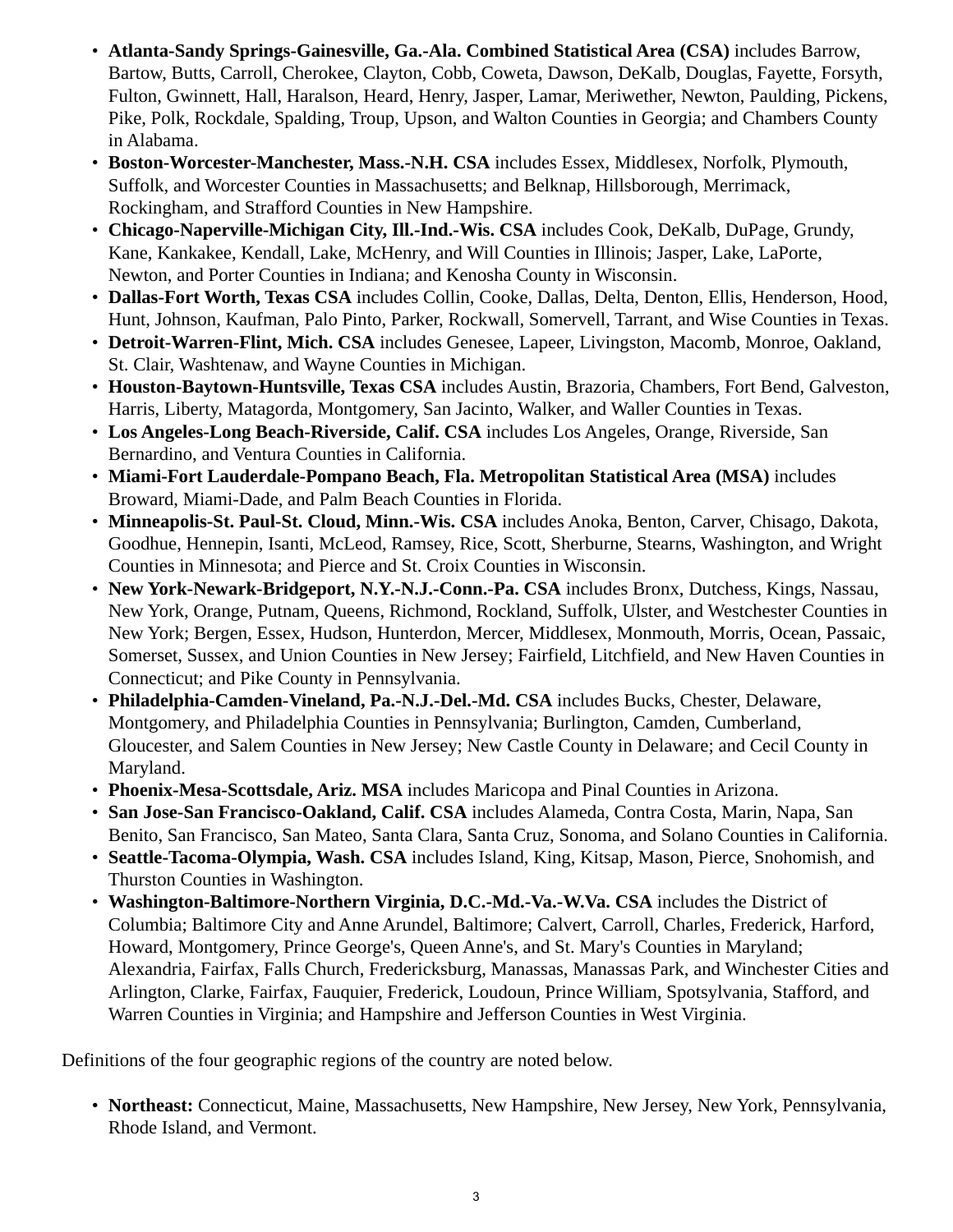- **South:** Alabama, Arkansas, Delaware, the District of Columbia, Florida, Georgia, Kentucky, Louisiana, Maryland, Mississippi, North Carolina, Oklahoma, South Carolina, Tennessee, Texas, Virginia, and West Virginia.
- **Midwest:** Illinois, Indiana, Iowa, Kansas, Michigan, Minnesota, Missouri, Nebraska, North Dakota, Ohio, South Dakota, and Wisconsin.
- **West:** Alaska, Arizona, California, Colorado, Hawaii, Idaho, Montana, Nevada, New Mexico, Oregon, Utah, Washington, and Wyoming.

Information in this release will be made available to sensory impaired individuals upon request. Voice phone: (202) 691-5200; Federal Relay Service: (800) 877-8339.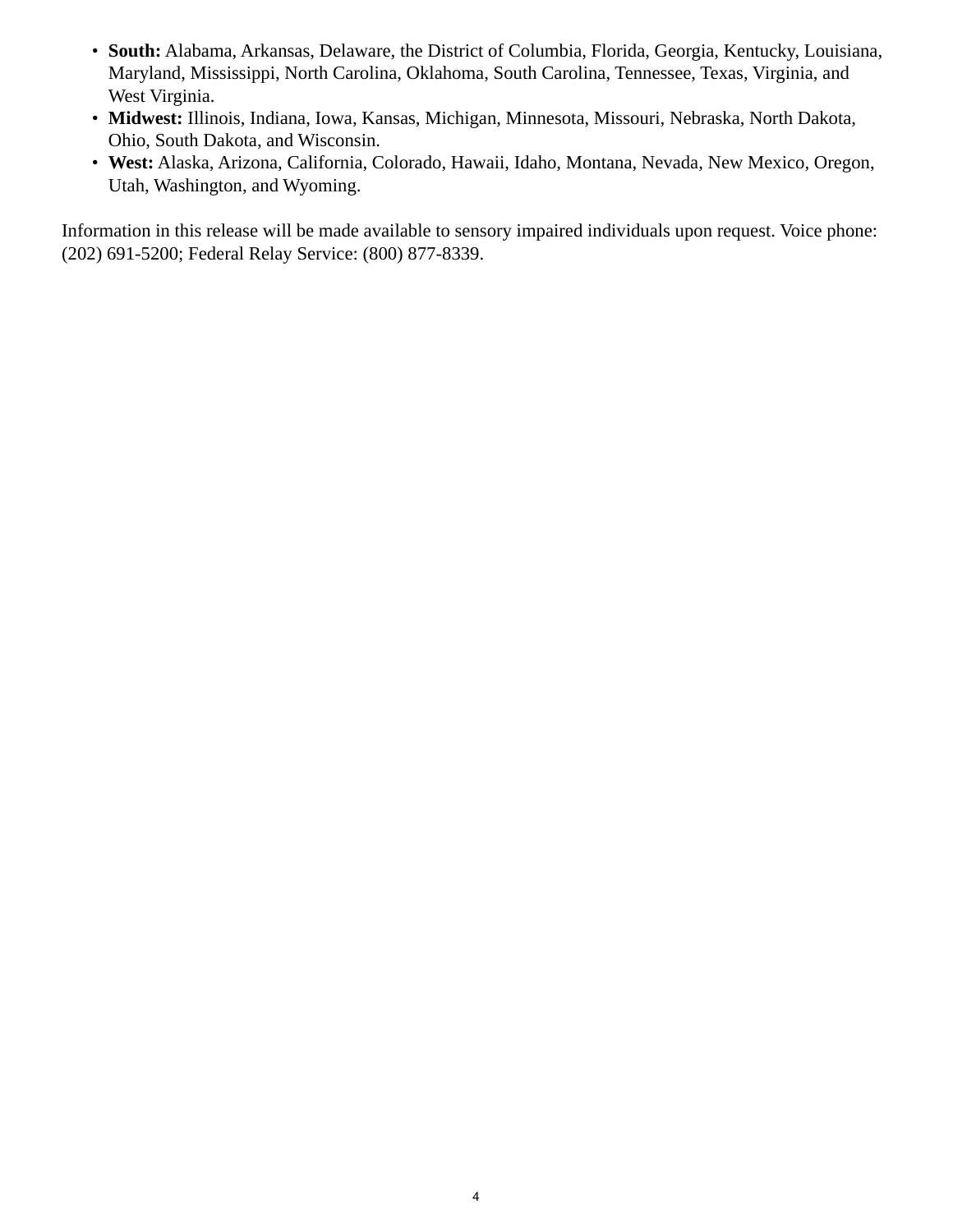|                                | Total compensation                         |      |      |      | Wages and salaries                         |      |      |        |
|--------------------------------|--------------------------------------------|------|------|------|--------------------------------------------|------|------|--------|
| Area                           | 12-month percent changes for period ended- |      |      |      | 12-month percent changes for period ended- |      |      |        |
|                                | March                                      | June | Sep. | Dec. | March                                      | June | Sep. | Dec.   |
| <b>United States</b>           |                                            |      |      |      |                                            |      |      |        |
|                                | 1.9                                        | 1.9  | 1.9  | 2.0  | 1.7                                        | 1.9  | 1.8  | 2.1    |
|                                | 1.7                                        | 2.0  | 2.3  | 2.3  | 1.7                                        | 1.9  | 2.3  | 2.2    |
|                                | 2.8                                        | 1.9  | 1.9  | 1.9  | 2.8                                        | 2.2  | 2.1  | 2.1    |
|                                | 1.8                                        | 2.4  | 2.3  | 2.2  | 2.0                                        | 2.6  | 2.4  | 2.3    |
|                                | 2.3                                        | 2.4  | 2.5  | 2.6  | 2.6                                        | 2.4  | 2.6  | 2.8    |
| Midwest                        |                                            |      |      |      |                                            |      |      |        |
|                                | 1.5                                        | 1.5  | 1.6  | 1.6  | 1.5                                        | 1.5  | 1.7  | 1.8    |
|                                | 1.7                                        | 2.1  | 2.2  | 2.1  | 1.6                                        | 2.0  | 2.0  | 1.7    |
|                                | 2.4                                        | 1.6  | 1.7  | 1.8  | 2.0                                        | 1.9  | 2.1  | 2.3    |
|                                | 1.8                                        | 2.6  | 2.6  | 2.6  | 2.3                                        | 2.7  | 2.8  | 2.9    |
|                                | 2.8                                        | 2.3  | 2.2  | 2.2  | 3.2                                        | 2.4  | 2.2  | 2.2    |
| Minneapolis-St. Paul-St. Cloud |                                            |      |      |      |                                            |      |      |        |
|                                | 1.4                                        | 1.6  | 1.5  | 2.0  | 1.2                                        | 1.4  | 1.1  | 1.6    |
|                                | 1.6                                        | 1.8  | 2.3  | 2.3  | 1.4                                        | 2.0  | 2.5  | 2.6    |
|                                | 2.3                                        | 2.9  | 2.4  | 4.1  | 2.3                                        | 3.2  | 2.4  | 4.9    |
|                                | 1.9                                        | 1.3  | 2.9  | 0.7  | 1.7                                        | 1.0  | 2.8  | $-0.2$ |
|                                | 2.9                                        | 3.0  | 1.1  | 1.4  | 2.9                                        | 3.0  | 1.0  | 1.1    |

<span id="page-4-0"></span>**Table 1. Employment Cost Index for total compensation and for wages and salaries, private industry workers, United States, Midwest region, and the Minneapolis area, not seasonally adjusted**